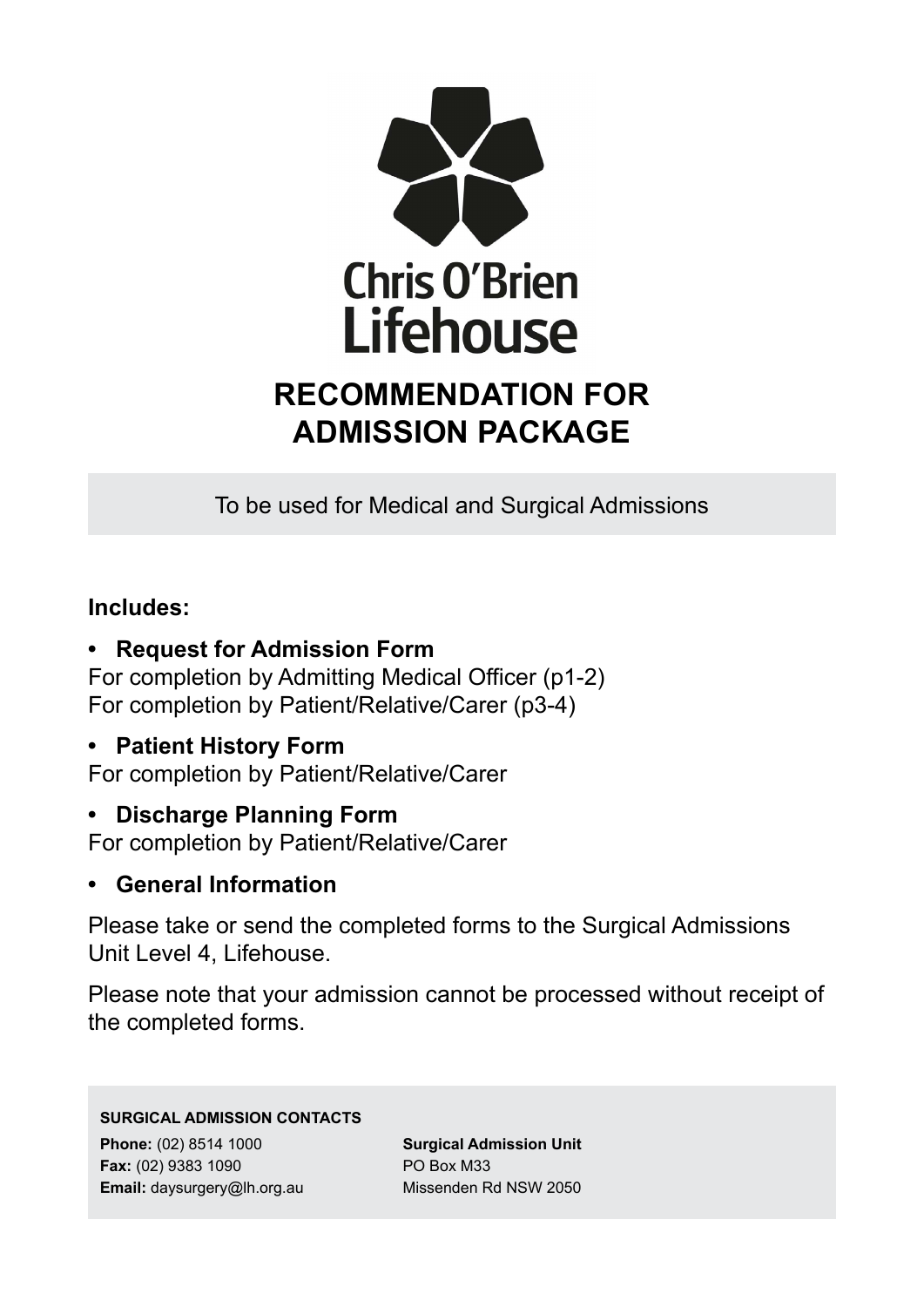|                                                               | (for Lifehouse use only)                                                                    |  |  |  |  |  |  |
|---------------------------------------------------------------|---------------------------------------------------------------------------------------------|--|--|--|--|--|--|
| <b>Chris O'Brien</b><br><b>Lifehouse</b>                      | <b>MRN</b><br><b>SURNAME</b>                                                                |  |  |  |  |  |  |
|                                                               | MALE<br><b>FEMALE</b><br><b>OTHER NAMES</b><br>$\mathsf{L}$                                 |  |  |  |  |  |  |
| <b>REQUEST FOR ADMISSION FORM</b>                             | M.O.<br>D.O.B.                                                                              |  |  |  |  |  |  |
|                                                               | <b>ADDRESS</b>                                                                              |  |  |  |  |  |  |
| Date<br>Y<br>D<br>D<br>M<br>M<br>Y                            | LOCATION                                                                                    |  |  |  |  |  |  |
| <b>ADMISSION DETAILS</b>                                      | <b>PATIENT TO COMPLETE</b>                                                                  |  |  |  |  |  |  |
| Have you ever been a patient at Lifehouse?                    | $\sqsupset$ Yes<br>No<br>$\Box$                                                             |  |  |  |  |  |  |
| Other:<br>Mr.<br>Mrs.<br>Miss.<br>Ms.                         |                                                                                             |  |  |  |  |  |  |
| Given Names:<br>Surname:                                      | Preferred Name:                                                                             |  |  |  |  |  |  |
| Female<br>$\Box$ Male<br>Date of Birth:<br>Sex:               |                                                                                             |  |  |  |  |  |  |
| Country of Birth:<br>Marital Status:                          | Interpreter/Language:                                                                       |  |  |  |  |  |  |
| <b>Residential Address:</b>                                   |                                                                                             |  |  |  |  |  |  |
| Suburb/Town:<br>State:                                        | Postcode:                                                                                   |  |  |  |  |  |  |
| Postal Address: ( Tick if as per above)                       |                                                                                             |  |  |  |  |  |  |
| Contact Number: Home:<br>Business:                            | Mobile:                                                                                     |  |  |  |  |  |  |
| Email address:                                                | By providing an email address you consent to<br>Lifehouse contacting you using that address |  |  |  |  |  |  |
| Indigenous Status (please tick at least one box)   Aboriginal | Torres Strait Islander<br>$\Box$ Neither                                                    |  |  |  |  |  |  |
| Religion:                                                     | $\Box$ Tick if no religion                                                                  |  |  |  |  |  |  |
| Medicare Number:<br>Number beside name on card:               | Expiry Date:                                                                                |  |  |  |  |  |  |
| Pension/Concession Number:                                    |                                                                                             |  |  |  |  |  |  |
| <b>PBS Entitlement Card Number:</b>                           | HealthCare Card Number:                                                                     |  |  |  |  |  |  |
| <b>Next of Kin</b>                                            | <b>Person to Contact</b><br>Same as Next of Kin                                             |  |  |  |  |  |  |
| Other:<br>Mr.<br>Mrs.<br>Miss.<br>Ms.                         | Miss.<br>Other:<br>Mr.<br>Mrs.<br>Ms.                                                       |  |  |  |  |  |  |
| Surname:                                                      | Surname:                                                                                    |  |  |  |  |  |  |
| Given Name:                                                   | Given Name:                                                                                 |  |  |  |  |  |  |
| Relationship to Patient:                                      | Relationship to Patient:                                                                    |  |  |  |  |  |  |
| Address:                                                      | Contact No: Home:<br>Work:                                                                  |  |  |  |  |  |  |
| Suburb/Town:<br>Postcode:                                     | Mobile:                                                                                     |  |  |  |  |  |  |
|                                                               |                                                                                             |  |  |  |  |  |  |
| Contact Number: Home:<br>Work:                                | Do you have a nominated Medical Power of Attorney?                                          |  |  |  |  |  |  |

Page 3 of 9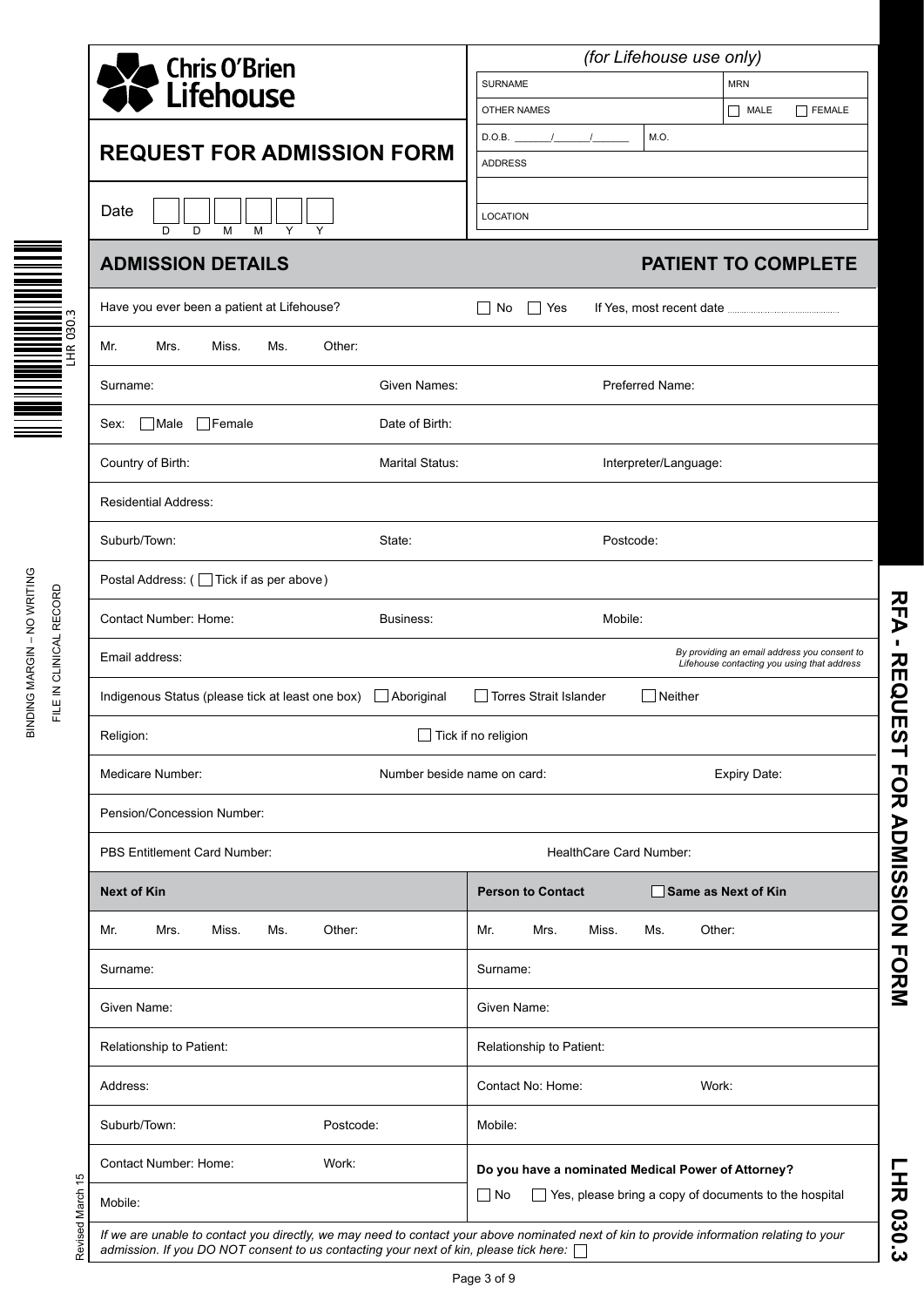| <b>Chris O'Brien</b>                                                                                                                                                                                                                                                                                                                                 | (for Lifehouse use only)                                   |                                  |  |  |  |  |
|------------------------------------------------------------------------------------------------------------------------------------------------------------------------------------------------------------------------------------------------------------------------------------------------------------------------------------------------------|------------------------------------------------------------|----------------------------------|--|--|--|--|
| Lifehouse                                                                                                                                                                                                                                                                                                                                            | <b>SURNAME</b><br><b>MRN</b>                               |                                  |  |  |  |  |
|                                                                                                                                                                                                                                                                                                                                                      | <b>OTHER NAMES</b>                                         | $\Box$ MALE<br><b>FEMALE</b>     |  |  |  |  |
| <b>REQUEST FOR ADMISSION FORM</b>                                                                                                                                                                                                                                                                                                                    | M.O.<br>$D.O.B.$ /                                         |                                  |  |  |  |  |
|                                                                                                                                                                                                                                                                                                                                                      | <b>ADDRESS</b>                                             |                                  |  |  |  |  |
| Date<br>D<br>D<br>M<br>M                                                                                                                                                                                                                                                                                                                             | <b>LOCATION</b>                                            |                                  |  |  |  |  |
| <b>PATIENT DETAILS</b>                                                                                                                                                                                                                                                                                                                               |                                                            | <b>PATIENT TO COMPLETE</b>       |  |  |  |  |
| <b>GP Doctor Name:</b>                                                                                                                                                                                                                                                                                                                               |                                                            |                                  |  |  |  |  |
| Address:<br>State:                                                                                                                                                                                                                                                                                                                                   | Postcode:                                                  |                                  |  |  |  |  |
| Phone:<br>Fax:                                                                                                                                                                                                                                                                                                                                       | Email:                                                     |                                  |  |  |  |  |
| We routinely send information about your hospitalisation to your local GP. If you do not consent to this please tick this box                                                                                                                                                                                                                        |                                                            |                                  |  |  |  |  |
| Referring Specialist:<br>Phone:                                                                                                                                                                                                                                                                                                                      | Fax:                                                       |                                  |  |  |  |  |
| Referring Specialist Address:                                                                                                                                                                                                                                                                                                                        |                                                            |                                  |  |  |  |  |
| No<br>Do you have a regular community pharmacist?                                                                                                                                                                                                                                                                                                    | Yes, if yes please provide details                         |                                  |  |  |  |  |
| PERSON RESPONSIBLE FOR ACCOUNT (if not patient)                                                                                                                                                                                                                                                                                                      |                                                            |                                  |  |  |  |  |
| Surname:                                                                                                                                                                                                                                                                                                                                             | Given Name:                                                |                                  |  |  |  |  |
| State:<br>Home Address:                                                                                                                                                                                                                                                                                                                              | Postcode:                                                  |                                  |  |  |  |  |
| Contact Number: Home:<br>Work:                                                                                                                                                                                                                                                                                                                       | Mobile:                                                    |                                  |  |  |  |  |
| <b>INSURANCE DETAILS</b>                                                                                                                                                                                                                                                                                                                             |                                                            |                                  |  |  |  |  |
| We recommend you contact your Private Health Insurer to check if your reason for admission, including any surgery is covered under<br>your level of insurance. You may wish to ask if there are any additional costs you should expect, such as excess or copayments. All out of<br>pocket expenses are required to be paid prior to your admission. |                                                            |                                  |  |  |  |  |
| <b>Privately Insured</b>                                                                                                                                                                                                                                                                                                                             |                                                            |                                  |  |  |  |  |
| Fund:<br>Membership Number:                                                                                                                                                                                                                                                                                                                          | Level of Cover:                                            |                                  |  |  |  |  |
| $\Box$ Self Insured $\Box$ Overseas Patient $\Box$ CAFAT $\Box$ DVA - Card Number:<br>I understand that the hospital may contact my Health Fund and/or Medicare for verification of my eligibility for treatment                                                                                                                                     |                                                            | Gold Card White Card Orange Card |  |  |  |  |
| <b>WORKCOVER / TAC</b>                                                                                                                                                                                                                                                                                                                               |                                                            |                                  |  |  |  |  |
| Approval of your application is necessary prior to your admission. Workcover/TAC will not be liable for the cost of providing treatment to you<br>unless they confirmed you are a client and accepted liability for your hospitalisation, treatments and other associated costs.                                                                     |                                                            |                                  |  |  |  |  |
| <b>Workcover</b><br><b>TAC</b><br>Claim Number:                                                                                                                                                                                                                                                                                                      |                                                            |                                  |  |  |  |  |
| Name of Insurance Company:<br>Date of Injury:                                                                                                                                                                                                                                                                                                        |                                                            |                                  |  |  |  |  |
| Employer's Name:                                                                                                                                                                                                                                                                                                                                     |                                                            |                                  |  |  |  |  |
| Employer's Address:<br>State:                                                                                                                                                                                                                                                                                                                        | Postcode:                                                  |                                  |  |  |  |  |
| Contact Person:<br><b>Contact Number:</b>                                                                                                                                                                                                                                                                                                            | Fax Number:                                                |                                  |  |  |  |  |
| <b>CHRIS O'BRIEN LIFEHOUSE</b>                                                                                                                                                                                                                                                                                                                       |                                                            |                                  |  |  |  |  |
| Chris O'Brien Lifehouse is a not-for-profit hospital which relies on the generosity of its community to assist it to continue to deliver<br>excellence in cancer treatment and care.                                                                                                                                                                 |                                                            |                                  |  |  |  |  |
| From time to time, we contact patients to share information regarding Lifehouse.                                                                                                                                                                                                                                                                     |                                                            |                                  |  |  |  |  |
| I do not consent to being contacted by Lifehouse                                                                                                                                                                                                                                                                                                     | I would like to receive the Lifehouse Supporter Newsletter |                                  |  |  |  |  |
| ACKNOWLEDGEMENT OF RIGHTS & RESPONSIBILITIES AND CONFIRMATION OF COMPLETENESS OF FORM                                                                                                                                                                                                                                                                |                                                            |                                  |  |  |  |  |
| I have read and understand the section entitled Patients' Rights and Responsibilities in this Pre-Admission booklet and will<br>discuss any queries with staff. I certify the information on this form to be true and complete to the best of my knowledge.                                                                                          |                                                            | Revised March                    |  |  |  |  |
| Patient Name: Mame: All Patient Name: Manual Patient Name: Manual Patient Name: Manual Patient Name: Manual Patient Name: Manual Patient Name: Manual Patient Name: Manual Patient Name: Manual Patient Name: Manual Patient N                                                                                                                       |                                                            | Ğ                                |  |  |  |  |

**RFA - REQUEST FOR ADMISSION FORM**

RFA - REQUEST FOR ADMISSION FORM

**LHR 030.3**

LHR 030.3

BINDING MARGIN – NO WRITING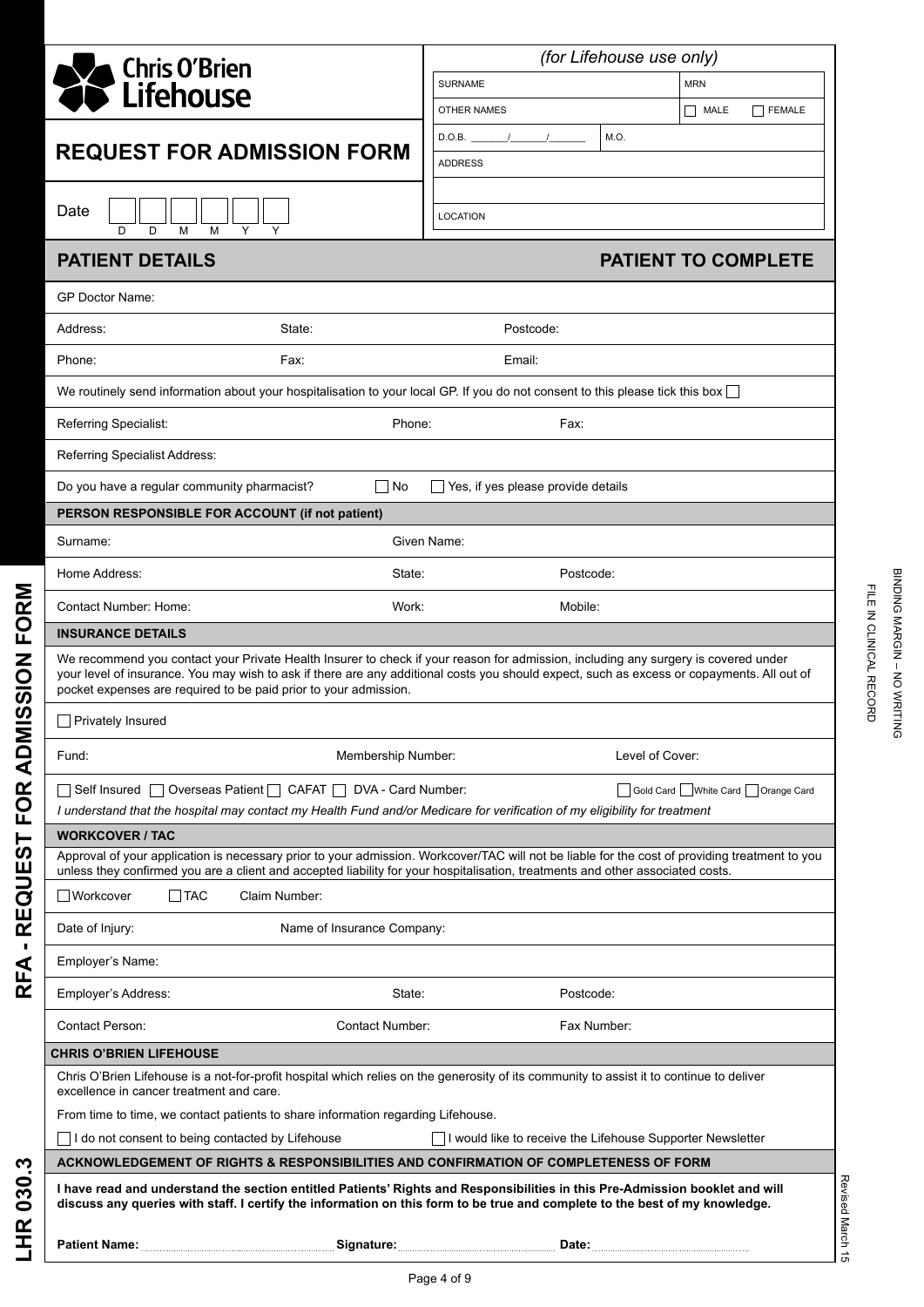|                                                          | Chris O'Brien<br>Lifehouse                                                                                                                                                                                                                                                   |                   |                  |                     | (for Lifehouse use only) |                                                                                                                                                                                                                                                                                                                                                                                   |                            |            |                            |
|----------------------------------------------------------|------------------------------------------------------------------------------------------------------------------------------------------------------------------------------------------------------------------------------------------------------------------------------|-------------------|------------------|---------------------|--------------------------|-----------------------------------------------------------------------------------------------------------------------------------------------------------------------------------------------------------------------------------------------------------------------------------------------------------------------------------------------------------------------------------|----------------------------|------------|----------------------------|
|                                                          |                                                                                                                                                                                                                                                                              |                   |                  |                     | <b>SURNAME</b>           |                                                                                                                                                                                                                                                                                                                                                                                   |                            | <b>MRN</b> |                            |
|                                                          |                                                                                                                                                                                                                                                                              |                   |                  |                     | <b>OTHER NAMES</b>       |                                                                                                                                                                                                                                                                                                                                                                                   |                            | MALE       | FEMALE                     |
|                                                          | <b>PATIENT HISTORY FORM</b>                                                                                                                                                                                                                                                  |                   |                  |                     | D.O.B.                   |                                                                                                                                                                                                                                                                                                                                                                                   | M.O.                       |            |                            |
|                                                          |                                                                                                                                                                                                                                                                              |                   |                  | <b>ADDRESS</b>      |                          |                                                                                                                                                                                                                                                                                                                                                                                   |                            |            |                            |
|                                                          | Date<br>D<br>D<br>M                                                                                                                                                                                                                                                          | Υ<br>Y            |                  | <b>LOCATION</b>     |                          |                                                                                                                                                                                                                                                                                                                                                                                   |                            |            |                            |
|                                                          | <b>PATIENT DETAILS</b>                                                                                                                                                                                                                                                       |                   |                  |                     |                          |                                                                                                                                                                                                                                                                                                                                                                                   |                            |            | <b>PATIENT TO COMPLETE</b> |
|                                                          | Reason for Admission, Procedure or Presenting Illness:                                                                                                                                                                                                                       |                   |                  |                     |                          |                                                                                                                                                                                                                                                                                                                                                                                   |                            |            |                            |
| 030.4<br>$\propto$<br>폽                                  | Do you see any other Specialist for any other conditions? $\Box$ No<br>(e.g. Cardiologist)                                                                                                                                                                                   |                   |                  |                     | $\Box$ Yes               | If yes, list any names and details                                                                                                                                                                                                                                                                                                                                                |                            |            |                            |
|                                                          | <b>ALLERGIES AND SENSITIVITIES</b>                                                                                                                                                                                                                                           |                   |                  |                     |                          | Please document any known allergies or sensitivities eg. medications, latex, plants, tape                                                                                                                                                                                                                                                                                         |                            |            |                            |
|                                                          | Allergies                                                                                                                                                                                                                                                                    |                   |                  |                     | Sensitivities            |                                                                                                                                                                                                                                                                                                                                                                                   |                            | Reaction   |                            |
|                                                          |                                                                                                                                                                                                                                                                              |                   |                  |                     |                          |                                                                                                                                                                                                                                                                                                                                                                                   |                            |            |                            |
|                                                          |                                                                                                                                                                                                                                                                              |                   |                  |                     |                          |                                                                                                                                                                                                                                                                                                                                                                                   |                            |            |                            |
|                                                          |                                                                                                                                                                                                                                                                              |                   |                  |                     |                          |                                                                                                                                                                                                                                                                                                                                                                                   |                            |            |                            |
|                                                          | Food allergy:                                                                                                                                                                                                                                                                |                   |                  |                     |                          |                                                                                                                                                                                                                                                                                                                                                                                   |                            |            |                            |
|                                                          | PATHOLOGY/X-RAYS OR OTHER TEST RESULTS                                                                                                                                                                                                                                       |                   |                  |                     |                          |                                                                                                                                                                                                                                                                                                                                                                                   |                            |            |                            |
| <b>SINDING MARGIN - NO WRITING</b><br>IN CLINICAL RECORD | Have blood tests / pathology / autologous blood been taken for this admission $\Box$ No                                                                                                                                                                                      |                   |                  |                     |                          | l lYes                                                                                                                                                                                                                                                                                                                                                                            |                            |            |                            |
|                                                          | Which company?                                                                                                                                                                                                                                                               |                   |                  |                     |                          | When?                                                                                                                                                                                                                                                                                                                                                                             |                            |            |                            |
| FILE I                                                   | Have you had a recent ECG / Echocardiogram?                                                                                                                                                                                                                                  |                   |                  |                     |                          | $\sqsupset$ Yes<br>   No                                                                                                                                                                                                                                                                                                                                                          |                            |            |                            |
|                                                          | Have                                                                                                                                                                                                                                                                         | $\exists$ X-rays  |                  | CT Scan             |                          | MRI been taken for this admission?                                                                                                                                                                                                                                                                                                                                                |                            |            |                            |
|                                                          | If so, please bring with you for this admission                                                                                                                                                                                                                              |                   |                  |                     |                          |                                                                                                                                                                                                                                                                                                                                                                                   |                            |            |                            |
|                                                          | Your current<br><b>Medications</b>                                                                                                                                                                                                                                           |                   |                  |                     |                          | Please include tablets, capsules, puffers, nebulisers, patches, insulin, eye drops. Consult your GP or surgeon if you are<br>unsure of any details about your medications or which medications should be ceased prior to your surgery. Bring to the hospital<br>all current medication you are taking, in their original individual packaging (ie. not in Webster or Doset packs) |                            |            |                            |
|                                                          | Do you take or have recently taken blood thinning medication (e.g. aspirin, warfarin, Coumadin, clopidogrel, Iscover, Plavix or natural blood<br>thinning medication)?                                                                                                       |                   | $\Box$ No        | l lYes              |                          |                                                                                                                                                                                                                                                                                                                                                                                   |                            |            |                            |
|                                                          | Have you been told to cease this?                                                                                                                                                                                                                                            |                   | No               | $\Box$ Yes, by who: |                          |                                                                                                                                                                                                                                                                                                                                                                                   |                            |            |                            |
|                                                          | Date to cease?                                                                                                                                                                                                                                                               |                   | Date Last Taken? |                     |                          |                                                                                                                                                                                                                                                                                                                                                                                   |                            |            |                            |
|                                                          | Have you been told to start any other treatment e.g. Clexane or Fragmin                                                                                                                                                                                                      |                   |                  |                     |                          | $\Box$ No                                                                                                                                                                                                                                                                                                                                                                         | $\Box$ Yes                 |            |                            |
|                                                          |                                                                                                                                                                                                                                                                              | <b>Medication</b> |                  | <b>Strength</b>     |                          | Dose & Frequency (ie. how much / how often?)                                                                                                                                                                                                                                                                                                                                      |                            |            |                            |
|                                                          |                                                                                                                                                                                                                                                                              |                   |                  |                     |                          |                                                                                                                                                                                                                                                                                                                                                                                   |                            |            |                            |
|                                                          |                                                                                                                                                                                                                                                                              |                   |                  |                     |                          |                                                                                                                                                                                                                                                                                                                                                                                   |                            |            |                            |
|                                                          |                                                                                                                                                                                                                                                                              |                   |                  |                     |                          |                                                                                                                                                                                                                                                                                                                                                                                   |                            |            |                            |
|                                                          |                                                                                                                                                                                                                                                                              |                   |                  |                     |                          |                                                                                                                                                                                                                                                                                                                                                                                   |                            |            |                            |
|                                                          |                                                                                                                                                                                                                                                                              |                   |                  |                     |                          |                                                                                                                                                                                                                                                                                                                                                                                   |                            |            |                            |
|                                                          |                                                                                                                                                                                                                                                                              | Chemotherapy      |                  | <b>Protocol</b>     |                          |                                                                                                                                                                                                                                                                                                                                                                                   | <b>Last Treatment Date</b> |            |                            |
|                                                          |                                                                                                                                                                                                                                                                              |                   |                  |                     |                          |                                                                                                                                                                                                                                                                                                                                                                                   |                            |            |                            |
|                                                          | If you are taking any non-prescription medication eg. Complementary therapies, natural therapies, herbal preparations or vitamins, please specify<br>NB: All complementary medicine should be ceased 10 days prior to admission (unless otherwise instructed by your doctor) |                   |                  |                     |                          |                                                                                                                                                                                                                                                                                                                                                                                   |                            |            |                            |
| 15                                                       | <b>Non-Prescription Medication</b>                                                                                                                                                                                                                                           |                   | <b>Strength</b>  | Dose & Frequency    |                          |                                                                                                                                                                                                                                                                                                                                                                                   | <b>Purpose</b>             |            |                            |
| Revised March                                            |                                                                                                                                                                                                                                                                              |                   |                  |                     |                          |                                                                                                                                                                                                                                                                                                                                                                                   |                            |            |                            |
|                                                          |                                                                                                                                                                                                                                                                              |                   |                  |                     |                          |                                                                                                                                                                                                                                                                                                                                                                                   |                            |            |                            |
|                                                          |                                                                                                                                                                                                                                                                              |                   |                  |                     |                          |                                                                                                                                                                                                                                                                                                                                                                                   |                            |            |                            |

Page 5 of 9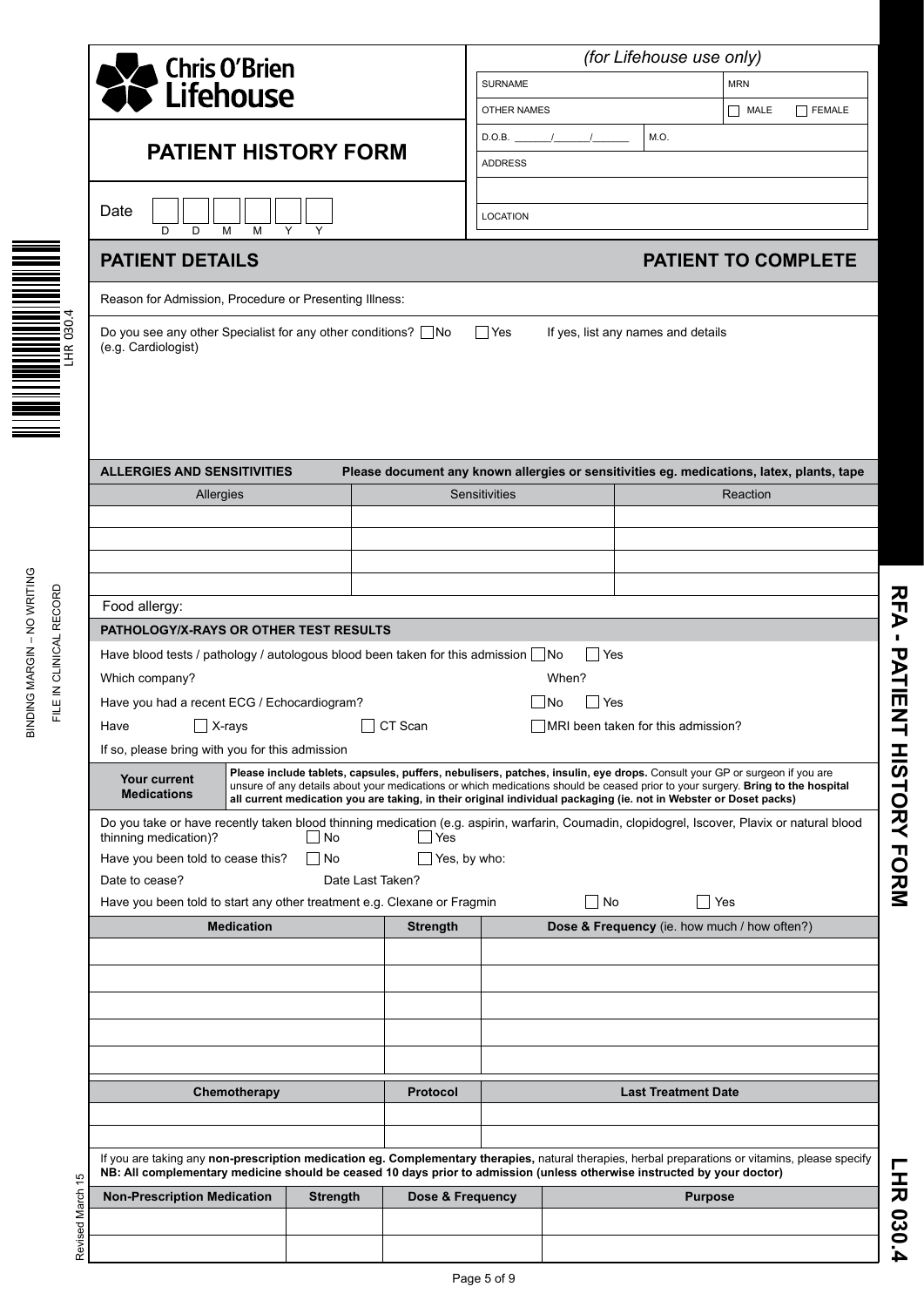|                                                                      |                                                 | (for Lifehouse use only) |                                                     |  |  |  |  |  |  |  |
|----------------------------------------------------------------------|-------------------------------------------------|--------------------------|-----------------------------------------------------|--|--|--|--|--|--|--|
| <b>A</b> Chris O'Brien<br>CLifehouse                                 |                                                 |                          | <b>MRN</b><br><b>SURNAME</b>                        |  |  |  |  |  |  |  |
|                                                                      |                                                 | OTHER NAMES              | MALE<br>FEMALE                                      |  |  |  |  |  |  |  |
|                                                                      | D.O.B. $\frac{1}{\sqrt{1-\frac{1}{2}}}$<br>M.O. |                          |                                                     |  |  |  |  |  |  |  |
| <b>PATIENT HISTORY FORM</b>                                          |                                                 |                          | <b>ADDRESS</b>                                      |  |  |  |  |  |  |  |
| Date<br>D<br>M<br>M<br>D                                             |                                                 | LOCATION                 |                                                     |  |  |  |  |  |  |  |
| <b>GENERAL MEDICAL HISTORY</b>                                       |                                                 |                          | <b>PATIENT TO COMPLETE</b>                          |  |  |  |  |  |  |  |
| CIRCLE N (NO) / Y (YES) AND PROVIDE DETAIL IN RIGHT HAND COLUMN      |                                                 |                          |                                                     |  |  |  |  |  |  |  |
| <b>CARDIAC</b>                                                       | N                                               | Y                        |                                                     |  |  |  |  |  |  |  |
| Heart Conditions: Heart Attack / Chest Pain / Angina                 |                                                 |                          | Model:<br>Make:                                     |  |  |  |  |  |  |  |
| Pacemaker / Defibrillator                                            | N                                               | Y                        | Date last checked:                                  |  |  |  |  |  |  |  |
| Cardiac Surgery: Prosthetic valve / Grafts / Stents / Angioplasty    | N                                               | Y                        |                                                     |  |  |  |  |  |  |  |
| Heart irregularities: Palpitations / Irregular Heart Beat / Murmur   | N                                               | Y                        |                                                     |  |  |  |  |  |  |  |
| High Blood Pressure                                                  | N                                               | Y                        | When was your blood pressure last checked?          |  |  |  |  |  |  |  |
| <b>High Cholesterol</b>                                              | N                                               | Y                        |                                                     |  |  |  |  |  |  |  |
| <b>RESPIRATORY</b>                                                   |                                                 |                          |                                                     |  |  |  |  |  |  |  |
| Diagnosed Sleep Apnoea                                               | N                                               | Y                        | Bring CPAP machine to hospital                      |  |  |  |  |  |  |  |
| Asthma / Bronchitis / Emphysema / Tuberculosis /                     |                                                 |                          | Specify  Do you use                                 |  |  |  |  |  |  |  |
| shortness of breath on exertion /                                    | N                                               | Y                        | Oral Steroids<br>$\Box$ Puffer                      |  |  |  |  |  |  |  |
| Hay Fever / Pneumonia / COPD                                         |                                                 |                          | <b>Nebulisers</b><br>$\Box$ Home oxygen             |  |  |  |  |  |  |  |
| <b>ENDOCRINOLOGY</b>                                                 |                                                 |                          | Bring all asthma medication                         |  |  |  |  |  |  |  |
|                                                                      |                                                 |                          | Diet<br>Controlled by:<br>Tablet                    |  |  |  |  |  |  |  |
| $\Box$ Type 2<br>$\Box$ Type 1<br><b>Diabetes</b>                    | N                                               | Y                        | Pump<br>Insulin                                     |  |  |  |  |  |  |  |
| Do you have instructions on how to manage your diabetes pre-surgery? | N                                               | Y                        |                                                     |  |  |  |  |  |  |  |
| Thyroid problems: Overactive / Underactive                           | N                                               | Y                        |                                                     |  |  |  |  |  |  |  |
| <b>HAEMATOLOGY</b>                                                   |                                                 |                          |                                                     |  |  |  |  |  |  |  |
| Blood Clots: Legs (DVT) or Lungs (PE)                                | N                                               | Y                        | Is Surgeon aware?<br>No<br>Yes                      |  |  |  |  |  |  |  |
| Bleeding Disorders: Haemophilia                                      | N                                               | Υ                        | Type?                                               |  |  |  |  |  |  |  |
| <b>Blood Disorders: Anaemia</b>                                      | N                                               | Y                        |                                                     |  |  |  |  |  |  |  |
| <b>NEUROLOGY</b>                                                     |                                                 |                          |                                                     |  |  |  |  |  |  |  |
| Stroke / Mini Stroke / TIA / MS / Motor Neuron Disease               | N                                               | Y                        | Any residual weakness or symptoms?                  |  |  |  |  |  |  |  |
| Do you have Parkinson's Disease?                                     | N                                               | Υ                        | Treatment:                                          |  |  |  |  |  |  |  |
| Short Term Memory Loss / Confusion?                                  | N                                               | Y                        |                                                     |  |  |  |  |  |  |  |
| Epilepsy / Fits / Seizures                                           | N                                               | Y                        | Date of last seizure:<br>Treatment:                 |  |  |  |  |  |  |  |
| Faints / Blackouts / Dizzy Spells / Migraine                         | N                                               | Y                        |                                                     |  |  |  |  |  |  |  |
| <b>GASTROINTESTINAL</b>                                              |                                                 |                          |                                                     |  |  |  |  |  |  |  |
| Reflux / Stomach Ulcers / Hiatus Hernia / Liver Disease /            | N                                               | Υ                        |                                                     |  |  |  |  |  |  |  |
| Hepatitis / Jaundice / Crohn's Disease / IBD / Ulcerative Colitis    |                                                 |                          |                                                     |  |  |  |  |  |  |  |
| <b>GENITOURINARY</b>                                                 |                                                 |                          |                                                     |  |  |  |  |  |  |  |
| Kidney Disease / Dialysis / Renal Impairment                         | N                                               | Y                        |                                                     |  |  |  |  |  |  |  |
| Bladder problems: Incontinence                                       | N                                               | Y                        |                                                     |  |  |  |  |  |  |  |
| <b>MUSCULOSKELETAL</b>                                               |                                                 |                          |                                                     |  |  |  |  |  |  |  |
| Arthritis: Rheumatoid / Osteoarthritis                               | N                                               | Υ                        |                                                     |  |  |  |  |  |  |  |
| Back or Neck injury or problems                                      | N                                               | Y                        |                                                     |  |  |  |  |  |  |  |
| <b>PSYCHOSOCIAL</b>                                                  |                                                 |                          |                                                     |  |  |  |  |  |  |  |
| Mental illness: Anxiety / Depression / Psychosis                     | N                                               | Y                        |                                                     |  |  |  |  |  |  |  |
| <b>OTHER</b><br>Have you had any Anaesthetic Reactions?              | N                                               | Y                        |                                                     |  |  |  |  |  |  |  |
| Have you had any neck problems?                                      | N                                               | Υ                        |                                                     |  |  |  |  |  |  |  |
| Do you have any prosthetic joint replacements (hip / knee)           | N                                               | Y                        |                                                     |  |  |  |  |  |  |  |
| History of falls                                                     | N                                               | Y                        |                                                     |  |  |  |  |  |  |  |
| Have you been treated for chronic pain?                              | N                                               | Υ                        | What medications were given?                        |  |  |  |  |  |  |  |
|                                                                      |                                                 | Y                        | Was this medication effective?<br>$\Box$ No<br> Yes |  |  |  |  |  |  |  |
| Are you pregnant?<br>Are you breastfeeding?                          | N<br>N                                          | Υ                        | Due date:                                           |  |  |  |  |  |  |  |
|                                                                      |                                                 |                          |                                                     |  |  |  |  |  |  |  |

**RFA - PATIENT HISTORY FORM**

RFA - PATIENT HISTORY FORM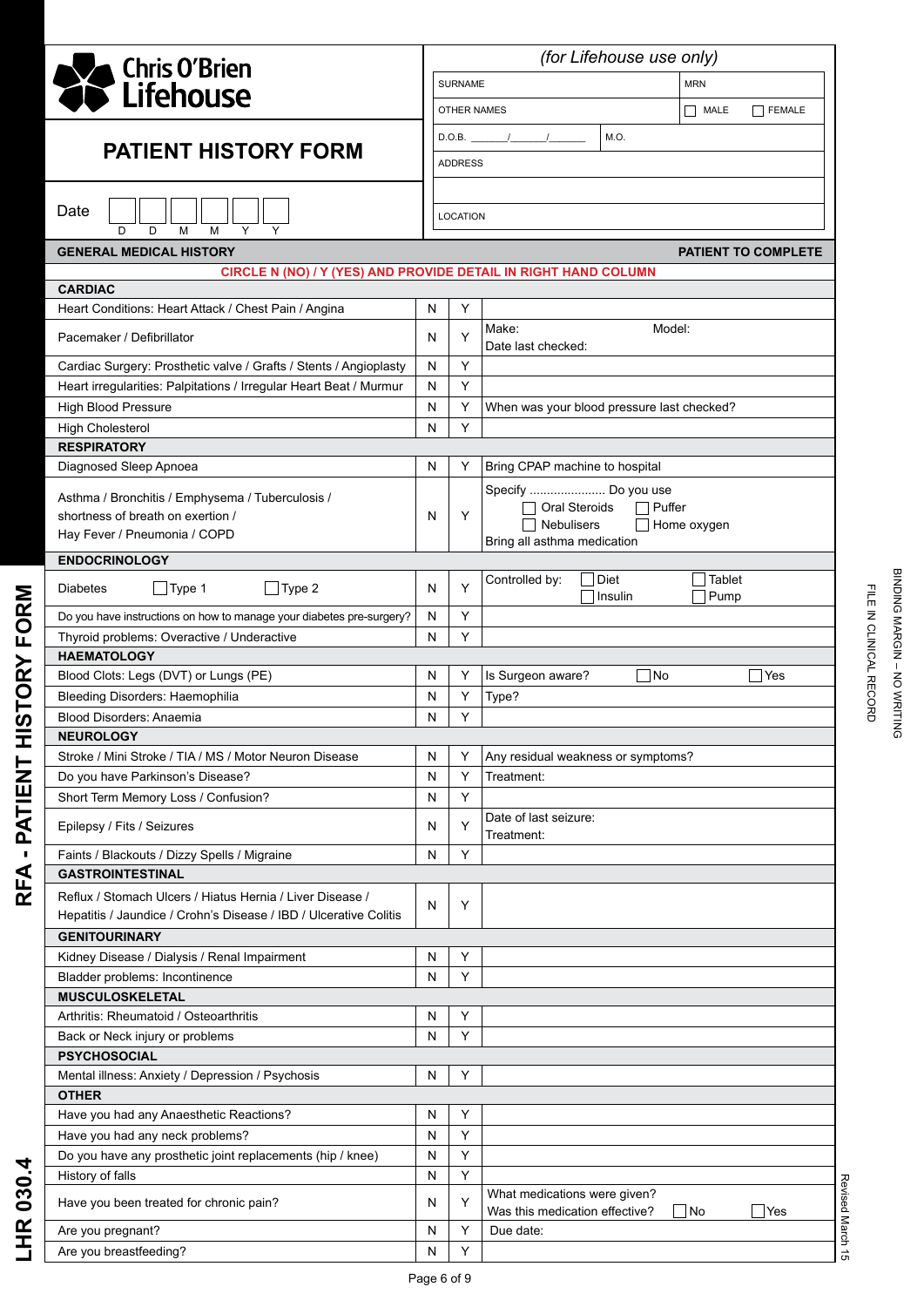|                                                          | <b>S</b> Chris O'Brien<br>Chris O'Brien                                                                                                                        |                                                                                                                          |   | (for Lifehouse use only)   |                                                                 |                                          |  |  |  |  |  |
|----------------------------------------------------------|----------------------------------------------------------------------------------------------------------------------------------------------------------------|--------------------------------------------------------------------------------------------------------------------------|---|----------------------------|-----------------------------------------------------------------|------------------------------------------|--|--|--|--|--|
|                                                          |                                                                                                                                                                |                                                                                                                          |   | <b>SURNAME</b>             |                                                                 | <b>MRN</b>                               |  |  |  |  |  |
|                                                          |                                                                                                                                                                |                                                                                                                          |   |                            | <b>OTHER NAMES</b>                                              | $\Box$ MALE<br><b>FEMALE</b>             |  |  |  |  |  |
|                                                          |                                                                                                                                                                |                                                                                                                          |   |                            | M.O.<br>$D.O.B.$ /                                              |                                          |  |  |  |  |  |
|                                                          | <b>PATIENT HISTORY FORM</b>                                                                                                                                    |                                                                                                                          |   | <b>ADDRESS</b>             |                                                                 |                                          |  |  |  |  |  |
|                                                          | Date                                                                                                                                                           |                                                                                                                          |   | <b>LOCATION</b>            |                                                                 |                                          |  |  |  |  |  |
|                                                          | D                                                                                                                                                              | D<br>M<br>Y<br>Y<br>M<br>SURGICAL HISTORY (list and date previous surgery and where - attach list if insufficient space) |   | <b>PATIENT TO COMPLETE</b> |                                                                 |                                          |  |  |  |  |  |
|                                                          |                                                                                                                                                                | Specify<br>Year                                                                                                          |   |                            |                                                                 |                                          |  |  |  |  |  |
| 030.4                                                    | Previous                                                                                                                                                       | Year<br>Specify                                                                                                          |   |                            |                                                                 |                                          |  |  |  |  |  |
| <b>THE PERSON RE</b>                                     | surgeries                                                                                                                                                      | Specify<br>Year                                                                                                          |   |                            |                                                                 |                                          |  |  |  |  |  |
|                                                          |                                                                                                                                                                | Specify<br>Year                                                                                                          |   |                            |                                                                 |                                          |  |  |  |  |  |
|                                                          | <b>INFECTION CONTROL ASSESSMENT</b><br>PATIENT TO COMPLETE                                                                                                     |                                                                                                                          |   |                            |                                                                 |                                          |  |  |  |  |  |
|                                                          |                                                                                                                                                                | Have you been in a hospital or aged care facility in the last 12<br>months, for more than 48 hours?                      | N | Y                          | Where?                                                          | <b>STAFF USE</b><br>Assess risks for MRO |  |  |  |  |  |
|                                                          | recent infections?                                                                                                                                             | Do you have a history of MRSA (golden staph) VRE or other                                                                | N | Υ                          | How long were you admitted for?<br>When?<br>Details:            | Check for alert                          |  |  |  |  |  |
| BINDING MARGIN - NO WRITING<br>E IN CLINICAL RECORD<br>긑 | (>48hrs)?                                                                                                                                                      | Have you had a recent admission into a hospital overseas?                                                                | N | Y                          | Details:                                                        | MRO swabs<br>D/W IC CNC                  |  |  |  |  |  |
|                                                          |                                                                                                                                                                | Febrile illness with history of recent overseas travel?                                                                  | N | Y                          | When?<br>Where?                                                 | Assess travel history<br>D/W IC CNC      |  |  |  |  |  |
|                                                          |                                                                                                                                                                | Current symptoms of respiratory illness (flu like or coughing)?                                                          | N | Y                          | Details:                                                        | Droplet precautions<br>review            |  |  |  |  |  |
|                                                          |                                                                                                                                                                | History of Intensive care for > 1 week?                                                                                  | N | Υ                          | Details:                                                        | MRO swabs                                |  |  |  |  |  |
|                                                          |                                                                                                                                                                | History of IV antibiotics > 4 weeks?                                                                                     | N | Y                          | Why?<br>When?                                                   | VRE swabs                                |  |  |  |  |  |
|                                                          |                                                                                                                                                                | History of Gastroenteritis or Diarrhoea last 48 hours                                                                    | N | Y                          | When?<br>Details:                                               | Contact precautions                      |  |  |  |  |  |
|                                                          | MRSA screening should be performed on patients with risk factors - recent hospital/aged care admissions, existing<br>wounds, & drains or catheters if in situ. |                                                                                                                          |   |                            |                                                                 |                                          |  |  |  |  |  |
|                                                          | <b>LIFESTYLE</b>                                                                                                                                               |                                                                                                                          |   |                            |                                                                 | PATIENT TO COMPLETE                      |  |  |  |  |  |
|                                                          | Do you smoke?<br>Have you ever smoked?                                                                                                                         |                                                                                                                          | N | Y                          | Amount<br>Date ceased                                           |                                          |  |  |  |  |  |
|                                                          | Alcohol intake?                                                                                                                                                |                                                                                                                          | N | Y                          | Amount<br>Frequency                                             | Any free days?                           |  |  |  |  |  |
|                                                          | Illicit drugs intake?                                                                                                                                          |                                                                                                                          | N | Y                          | Type<br>Frequency                                               |                                          |  |  |  |  |  |
|                                                          | <b>PROSTHETICS / AIDS</b>                                                                                                                                      |                                                                                                                          |   | PATIENT TO COMPLETE        |                                                                 |                                          |  |  |  |  |  |
|                                                          | <b>Visual Aids</b>                                                                                                                                             |                                                                                                                          | N | Y                          | Contacts<br><b>□Glasses</b><br>Sight Impaired<br>Eye Prosthesis |                                          |  |  |  |  |  |
|                                                          | <b>Hearing Aids</b>                                                                                                                                            |                                                                                                                          | N | Υ                          | $\Box$ Right<br>□ Left                                          |                                          |  |  |  |  |  |
| evised March 15                                          | <b>Walking Aids</b>                                                                                                                                            |                                                                                                                          | N | Υ                          | Specify:                                                        |                                          |  |  |  |  |  |
|                                                          | Dentures                                                                                                                                                       |                                                                                                                          | N | Υ                          | Upper Partial Full<br>$\Box$ Lower $\Box$ Partial $\Box$ Full   |                                          |  |  |  |  |  |

RHA - PATIENT HISTORY FORM **RFA - PATIENT HISTORY FORM**

LHR 030.4 **LHR 030.4**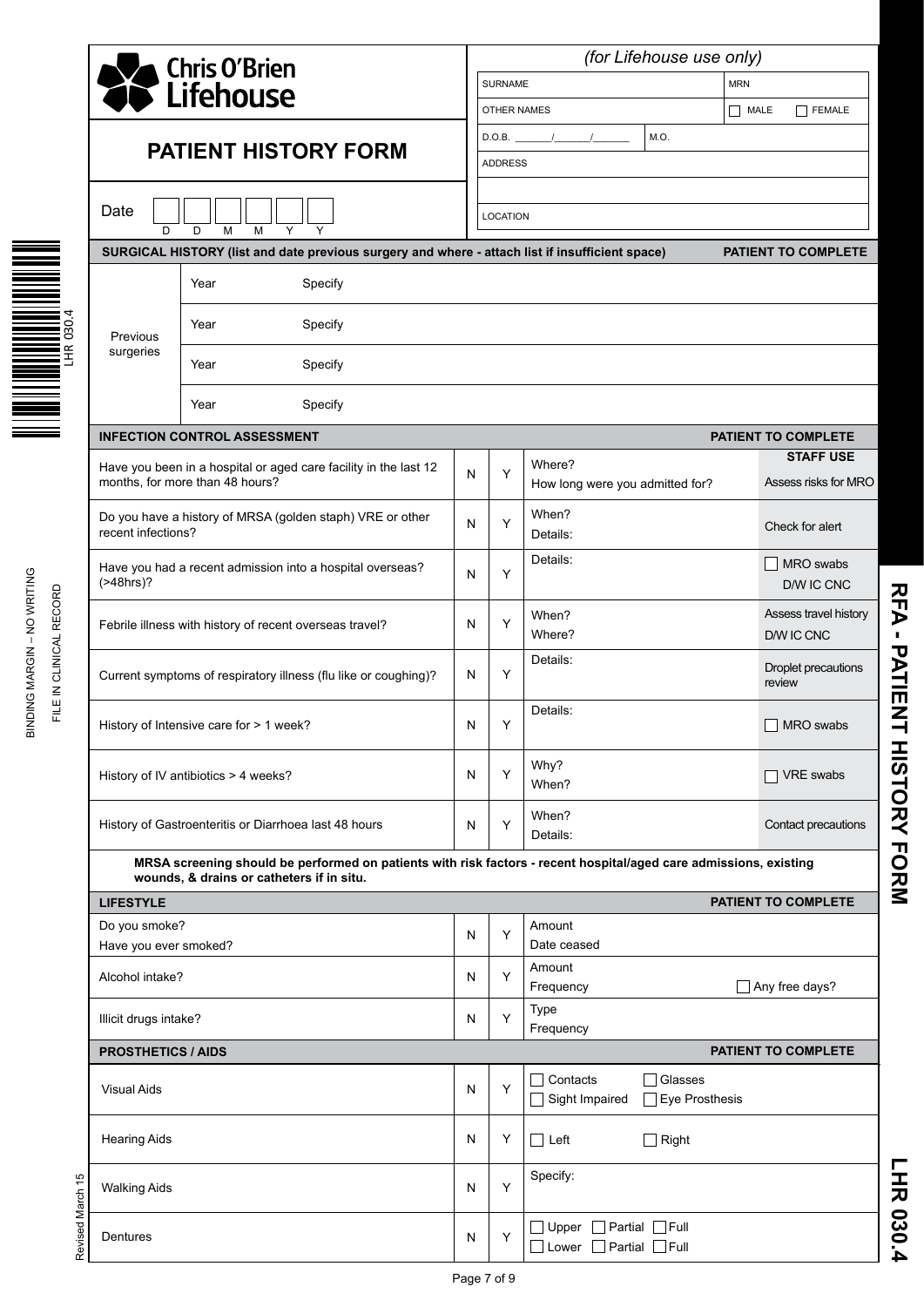|                                                        |                                                                                                                                                |                                                                                                                                         | (for Lifehouse use only)                                                                                                                                                                                                                                                                                                                                                                                        |                                                        |            |  |  |  |  |  |
|--------------------------------------------------------|------------------------------------------------------------------------------------------------------------------------------------------------|-----------------------------------------------------------------------------------------------------------------------------------------|-----------------------------------------------------------------------------------------------------------------------------------------------------------------------------------------------------------------------------------------------------------------------------------------------------------------------------------------------------------------------------------------------------------------|--------------------------------------------------------|------------|--|--|--|--|--|
|                                                        |                                                                                                                                                |                                                                                                                                         | <b>SURNAME</b>                                                                                                                                                                                                                                                                                                                                                                                                  |                                                        |            |  |  |  |  |  |
|                                                        |                                                                                                                                                | <b>Chris O'Brien<br/>Lifehouse</b>                                                                                                      |                                                                                                                                                                                                                                                                                                                                                                                                                 |                                                        | <b>MRN</b> |  |  |  |  |  |
|                                                        |                                                                                                                                                |                                                                                                                                         | <b>OTHER NAMES</b>                                                                                                                                                                                                                                                                                                                                                                                              | MALE<br>FEMALE                                         |            |  |  |  |  |  |
|                                                        |                                                                                                                                                | <b>DISCHARGE PLANNING FORM</b>                                                                                                          | D.O.B. $\frac{1}{\sqrt{1-\frac{1}{1-\frac{1}{1-\frac{1}{1-\frac{1}{1-\frac{1}{1-\frac{1}{1-\frac{1}{1-\frac{1}{1-\frac{1}{1-\frac{1}{1-\frac{1}{1-\frac{1}{1-\frac{1}{1-\frac{1}{1-\frac{1}{1-\frac{1}{1-\frac{1}{1-\frac{1}{1-\frac{1}{1-\frac{1}{1-\frac{1}{1-\frac{1}{1-\frac{1}{1-\frac{1}{1-\frac{1}{1-\frac{1}{1-\frac{1}{1-\frac{1}{1-\frac{1}{1-\frac{1}{1-\frac{1}{1-\frac{1}{1-\frac{1}{1-\frac{1}{1$ | M.O.                                                   |            |  |  |  |  |  |
|                                                        |                                                                                                                                                |                                                                                                                                         | <b>ADDRESS</b>                                                                                                                                                                                                                                                                                                                                                                                                  |                                                        |            |  |  |  |  |  |
|                                                        | Date<br>D<br>D                                                                                                                                 | Y<br>M<br>M                                                                                                                             | <b>LOCATION</b>                                                                                                                                                                                                                                                                                                                                                                                                 |                                                        |            |  |  |  |  |  |
|                                                        | <b>DISCHARGE PLAN</b>                                                                                                                          |                                                                                                                                         | PATIENT TO COMPLETE                                                                                                                                                                                                                                                                                                                                                                                             |                                                        |            |  |  |  |  |  |
|                                                        | All patients undergoing Day Procedures must have an escort home and a carer overnight                                                          |                                                                                                                                         |                                                                                                                                                                                                                                                                                                                                                                                                                 |                                                        |            |  |  |  |  |  |
| . LN<br>30.                                            | Household Arrangement<br><b>Issues Identified</b><br>With Carer<br>Other, please specify<br>Alone<br>$\Box$ With Family                        |                                                                                                                                         |                                                                                                                                                                                                                                                                                                                                                                                                                 |                                                        |            |  |  |  |  |  |
| $\circ$<br>' ∝<br>I                                    | Home Environment<br>□ House/Flat                                                                                                               | Referred:<br>Retirement Village<br>Nursing Home<br>$\Box$ Hostel<br>Other                                                               |                                                                                                                                                                                                                                                                                                                                                                                                                 |                                                        |            |  |  |  |  |  |
|                                                        | At home are there:                                                                                                                             | Stairs internal/external, with/without rails: How many?                                                                                 |                                                                                                                                                                                                                                                                                                                                                                                                                 |                                                        |            |  |  |  |  |  |
|                                                        | Separate Shower                                                                                                                                |                                                                                                                                         | Shower over bath                                                                                                                                                                                                                                                                                                                                                                                                |                                                        |            |  |  |  |  |  |
|                                                        | Activity Assessment: Do you cope independently with daily living e.g. showering, dressing?<br>$\Box$ No, specify assistance required:<br>l Yes |                                                                                                                                         |                                                                                                                                                                                                                                                                                                                                                                                                                 |                                                        |            |  |  |  |  |  |
|                                                        | <b>Support Services:</b><br>No services                                                                                                        | Family/friends                                                                                                                          | Personal Carer                                                                                                                                                                                                                                                                                                                                                                                                  | <b>Delivered Meals</b>                                 |            |  |  |  |  |  |
|                                                        | Shopping                                                                                                                                       | Home Nursing                                                                                                                            | Home Help<br>Personal Alarm                                                                                                                                                                                                                                                                                                                                                                                     |                                                        |            |  |  |  |  |  |
|                                                        | Care Package                                                                                                                                   | □ Case Manager                                                                                                                          |                                                                                                                                                                                                                                                                                                                                                                                                                 |                                                        |            |  |  |  |  |  |
|                                                        | Are you planning on going to Rehabilitation?<br>Yes, if yes, where?<br>$\Box$ No                                                               |                                                                                                                                         |                                                                                                                                                                                                                                                                                                                                                                                                                 |                                                        |            |  |  |  |  |  |
| BINDING MARGIN - NO WRITING<br>FILE IN CLINICAL RECORD | Do you plan to return to your current accommodation directly from hospital?<br>$\Box$ No<br>∣ Yes<br>If no, where do you plan to go?           |                                                                                                                                         |                                                                                                                                                                                                                                                                                                                                                                                                                 |                                                        |            |  |  |  |  |  |
|                                                        | Do you care for others at home?                                                                                                                | $\square$ No                                                                                                                            | $\Box$ Yes, if yes, please specify                                                                                                                                                                                                                                                                                                                                                                              |                                                        |            |  |  |  |  |  |
|                                                        | Any additional patient information:                                                                                                            |                                                                                                                                         |                                                                                                                                                                                                                                                                                                                                                                                                                 |                                                        |            |  |  |  |  |  |
|                                                        |                                                                                                                                                |                                                                                                                                         |                                                                                                                                                                                                                                                                                                                                                                                                                 |                                                        |            |  |  |  |  |  |
|                                                        |                                                                                                                                                |                                                                                                                                         |                                                                                                                                                                                                                                                                                                                                                                                                                 |                                                        |            |  |  |  |  |  |
|                                                        |                                                                                                                                                |                                                                                                                                         |                                                                                                                                                                                                                                                                                                                                                                                                                 |                                                        |            |  |  |  |  |  |
|                                                        |                                                                                                                                                |                                                                                                                                         |                                                                                                                                                                                                                                                                                                                                                                                                                 |                                                        |            |  |  |  |  |  |
|                                                        |                                                                                                                                                |                                                                                                                                         |                                                                                                                                                                                                                                                                                                                                                                                                                 |                                                        |            |  |  |  |  |  |
|                                                        |                                                                                                                                                |                                                                                                                                         |                                                                                                                                                                                                                                                                                                                                                                                                                 |                                                        |            |  |  |  |  |  |
|                                                        | Who will be taking you home, and be with you for 24 hours?                                                                                     |                                                                                                                                         |                                                                                                                                                                                                                                                                                                                                                                                                                 |                                                        |            |  |  |  |  |  |
|                                                        | <b>DISCHARGE</b><br><b>PLANNING</b>                                                                                                            | Name:                                                                                                                                   | Relationship:                                                                                                                                                                                                                                                                                                                                                                                                   |                                                        |            |  |  |  |  |  |
|                                                        |                                                                                                                                                | Contact Number: Home:                                                                                                                   |                                                                                                                                                                                                                                                                                                                                                                                                                 |                                                        | Mobile:    |  |  |  |  |  |
|                                                        | <b>SIGNATURE</b>                                                                                                                               | I have carefully read all the above and I certify that the<br>information I have given is correct and true to the best<br>of my ability |                                                                                                                                                                                                                                                                                                                                                                                                                 | If form not completed by patient please sign<br>below: |            |  |  |  |  |  |
|                                                        | PATIENT /                                                                                                                                      |                                                                                                                                         |                                                                                                                                                                                                                                                                                                                                                                                                                 |                                                        |            |  |  |  |  |  |
|                                                        | <b>CARER</b>                                                                                                                                   | Date / 20                                                                                                                               |                                                                                                                                                                                                                                                                                                                                                                                                                 | Admitting Nurse <b>Manual Admitting</b>                |            |  |  |  |  |  |
| <b>Staff Use</b>                                       |                                                                                                                                                |                                                                                                                                         |                                                                                                                                                                                                                                                                                                                                                                                                                 |                                                        |            |  |  |  |  |  |
|                                                        | Patient History reviewed:                                                                                                                      |                                                                                                                                         |                                                                                                                                                                                                                                                                                                                                                                                                                 |                                                        |            |  |  |  |  |  |
| Revised March 15                                       |                                                                                                                                                |                                                                                                                                         |                                                                                                                                                                                                                                                                                                                                                                                                                 |                                                        |            |  |  |  |  |  |

 $F_{\mathsf{H}}$ RFA - DISCHARGE PLANNING FORM **RFA - DISCHARGE PLANNING FORM**